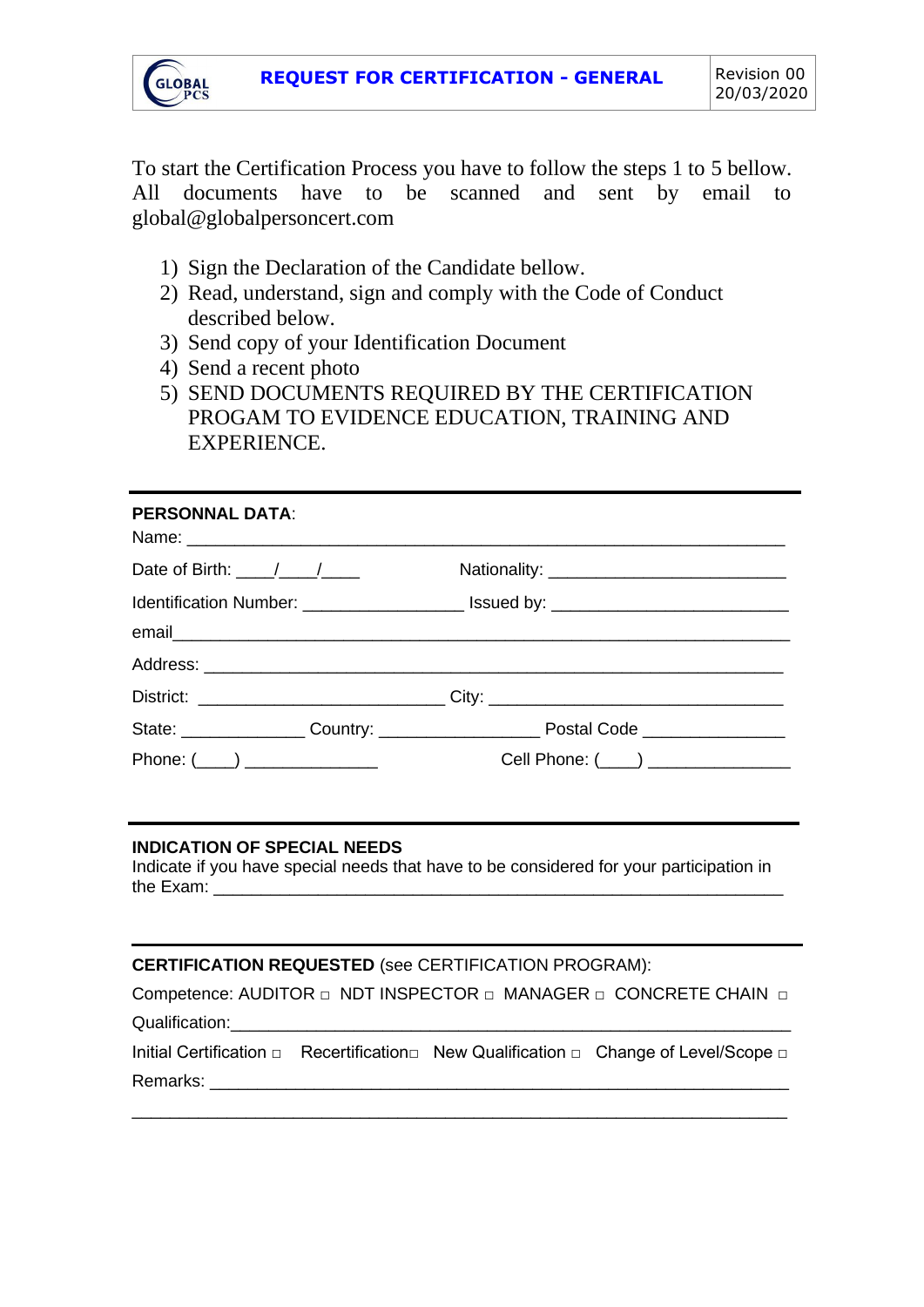

## **DECLARATION OF THE CANDIDATE**:

I declare that when I completed, dated and signed this Certification Request I have read and understood the document named Certification Program issued by GLOBAL for certification in the Qualification that I am seeking, where are shown all the requirements for certification. The Certification Program was made available by GLOBAL to my query and is accessible on the GLOBAL site.

I have read and I agree to comply from now on with all terms of the CODE OF CONDUCT which is part of this Request for Certification.

I declare that I am aware that the processing of my Request will evaluate compliance with all the requirements indicated in the Certification Program, whether the decision is positive or not, depending on the fulfillment of all criteria.

I declare, also, I am aware that besides the initial certification fee there is an annual fee to maintain my status as a person certified by GLOBAL if certification is granted.

I also declare that I am aware that certificate maintenance depends on the following items:

1) meeting all requirements of the specific Certification Program,

2) a permanent update of the personal information I provide and which I must provide over the period I am certified, whenever necessary,

3) immediate response to contacts made by GLOBAL

4) payment of certification fees.

**Date:** / /

**SIGNATURE OF CANDIDATE**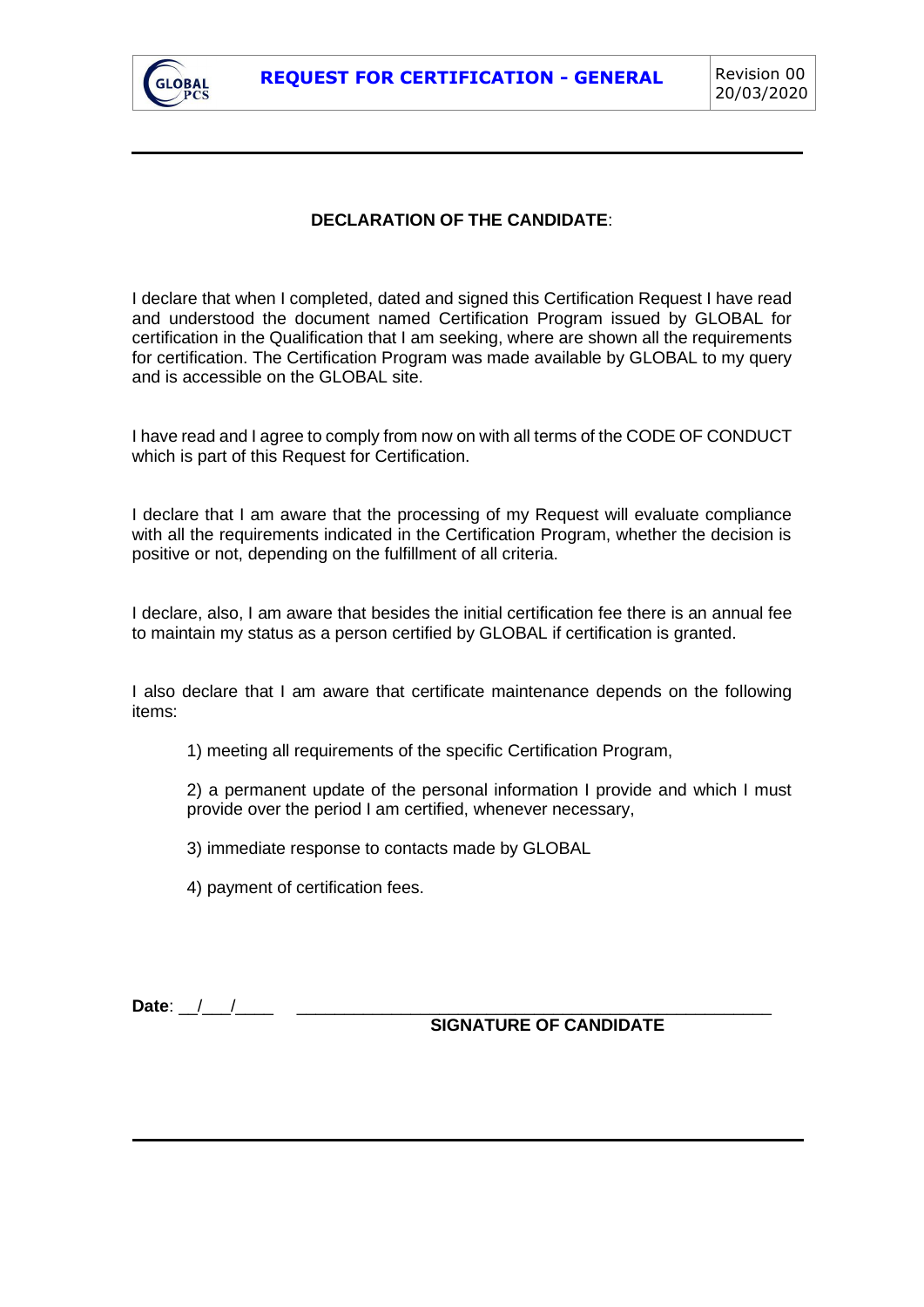

## **CODE OF CONDUCT FOR PERSONS CERTIFIED BY GLOBAL PCS**

All Candidates of certification formally accept the Code of Conduct below, with the compromise that any breach of items is a reason for canceling the certificate, following which prescribes the procedure for suspension and cancellation of certificates, as practiced by GLOBAL.

Certified Persons shall:

- 1) Act professionally and ethically, supporting and promoting the profession.
- 2) Continuously improve its own Competence and behave in order to increase the prestige of the profession.
- 3) Support those leads as employees or under their supervision to develop their Competence in activities of the profession.
- 4) Have due professional care and do not perform activities not competent to perform.
- 5) not have a conflict of interest in performing activities and informing the client, the employer or the organization to which provides service of any condition or relationship that may influence his judgment. Personal relationships or professional activities in the last two years prior to the service being performed must always be informed.
- 6) not discuss or inform third parties or organizations any matter that relates to the activities, except when legal requirement or authorized in writing by the interested parties.
- 7) not accept incentives, commissions, gifts or any other benefit from the interested parties that can imply in modification of his due professional judgement or in expectation of changing his due professional judgement, beyond his permanent regular contractual conditions with the interested parties.
- 8) Make fair statements related to what was detected during the activities, based on objective evidence, not intentionally communicating false or misleading information that may compromise the integrity or the process of conducted activities.
- 9) Always act so as not to harm the reputation of GLOBAL or any Accreditation or Registration Entity connected with the Certification Program.
- 10) Inform GLOBAL without any postponement, issues that can affect the ability of certified person to continue to meet all certification requirements.